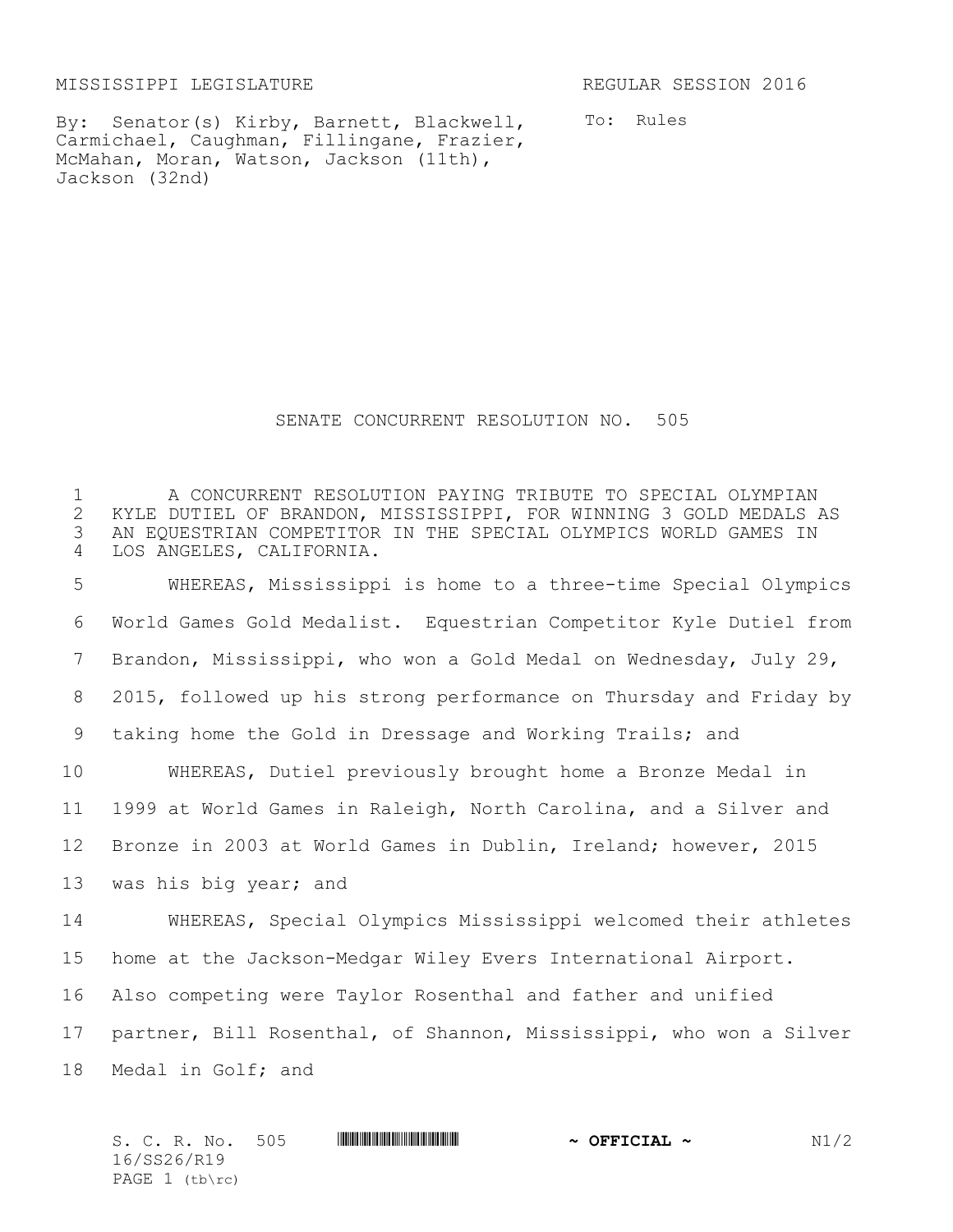WHEREAS, Dutiel and Rosenthal were among 6,500 athletes from 165 countries to compete in the largest Special Olympics in history. The event scheduled July 25 through August 2, 2015, drew 500,000 spectators, 30,000 volunteers and 3,000 coaches. Tony Bahu, President and CEO of Special Olympics Mississippi, said the accomplishments of Dutiel and Rosenthal were impressive. "The World Games was an experience that our families and athletes will remember for a lifetime"; and

 WHEREAS, Dutiel, 35, said he had worked to improve his riding skills so he could win a Gold Medal in an Equestrian Event. The Gold Medals were a first for Dutiel, who brought home a Bronze Medal in the Working Trails Event during the Special Olympics World Summer Games in Raleigh, Durham and Chapel Hill, North Carolina, in 1999, and a Silver Medal and Fourth-Place Ribbon in the Working Trails Event during the Special Olympics World Summer Games in Dublin, Ireland, in 2003; and

 WHEREAS, Linda Dutiel of Brandon, Kyle Dutiel's mother, said she and her husband, Randy, were pleased when their son won the Gold for Equestrian on his first day of competition. Their joy grew when he earned a second Gold Medal for English Dressage and then a third one for the Working Trails Competition. An athlete generally has an idea about his or her performance but must wait until the Medal Ceremony to learn who made it to the podium. "We watched with anticipation because the athletes don't know until

S. C. R. No. 505 **WILL AND ALLEST AND A OFFICIAL ~** 16/SS26/R19 PAGE (tb\rc)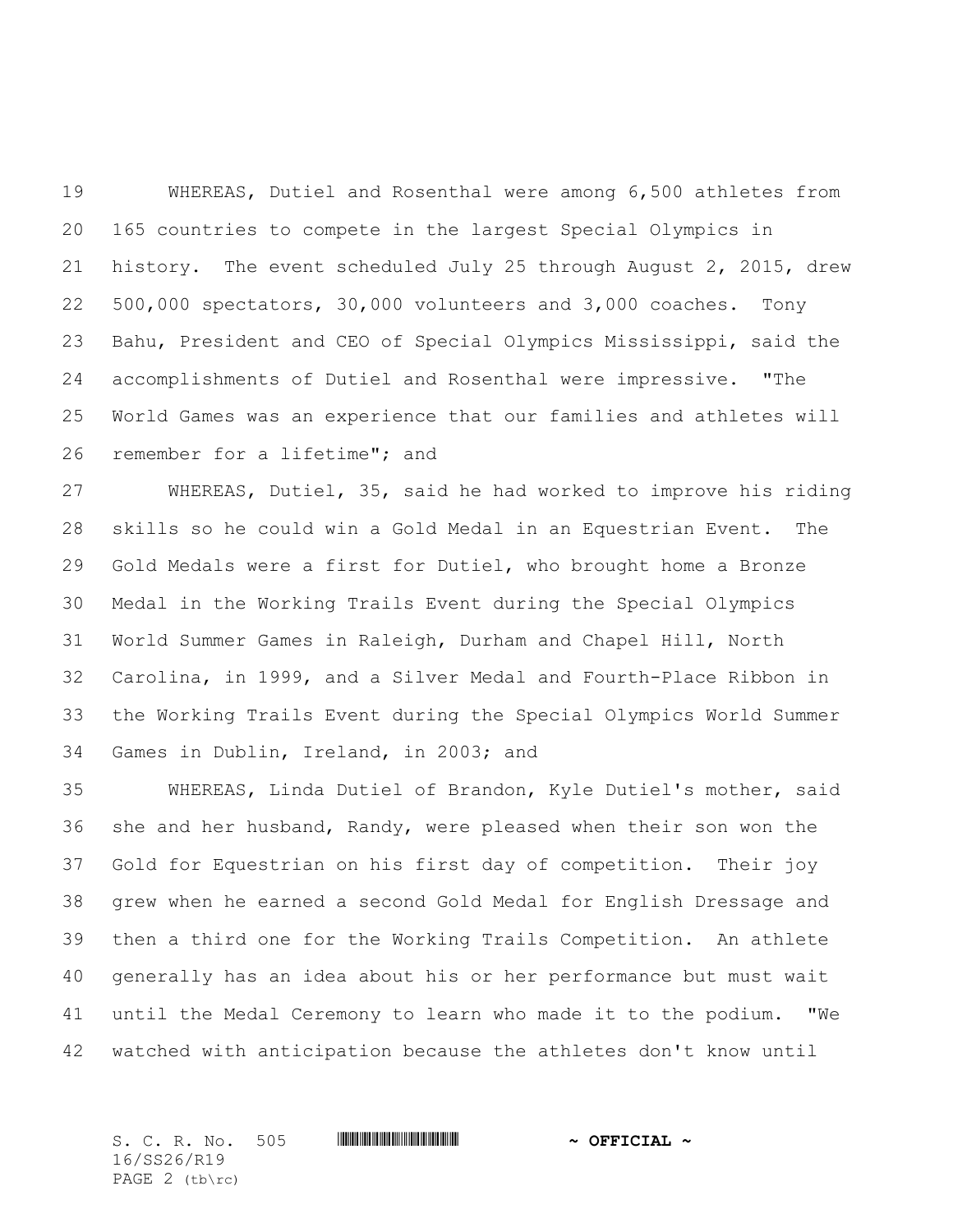43 they line them up and place them one through eight on the podium"; and

 WHEREAS, Camie Crowe, a World and Reserve World Champion in both the American Paint Horse Association and the Pinto Horse Association of America, who gave her time to coach Dutiel at Heavenly Hills Ranch in Madison, credits his tenacity, willingness to learn, and patience for winning the Gold Medals; and

 WHEREAS, Kyle's path to becoming an award-winning athlete began in the Sixth Grade when his Special Education Teacher introduced him to the Equestrian Riding Program of Special Olympics. Kyle attended Magnolia speech School, Dogwood School, Northwest Rankin and Brandon High School, and he lives independently from his parents and works as a Housekeeper at Hudspeth Regional Center; and

 WHEREAS, Kyle also participates in Special Olympics teams for bowling, tennis, golf and softball. He will join team members to compete in the Special Olympics North America Softball Invitational in September 2015 in Wichita, Kansas. The tournament will feature 32 teams from across the United States, Canada, the Caribbean and Latin America; and

 WHEREAS, it is with great pride that we recognize and commend the accomplishments of these athletes not only for Special Olympics USA, but as an inspiration for all our athletes in Mississippi:

S. C. R. No. 505 **WILL AND ALLEST AND A OFFICIAL ~** 16/SS26/R19 PAGE 3 (tb\rc)